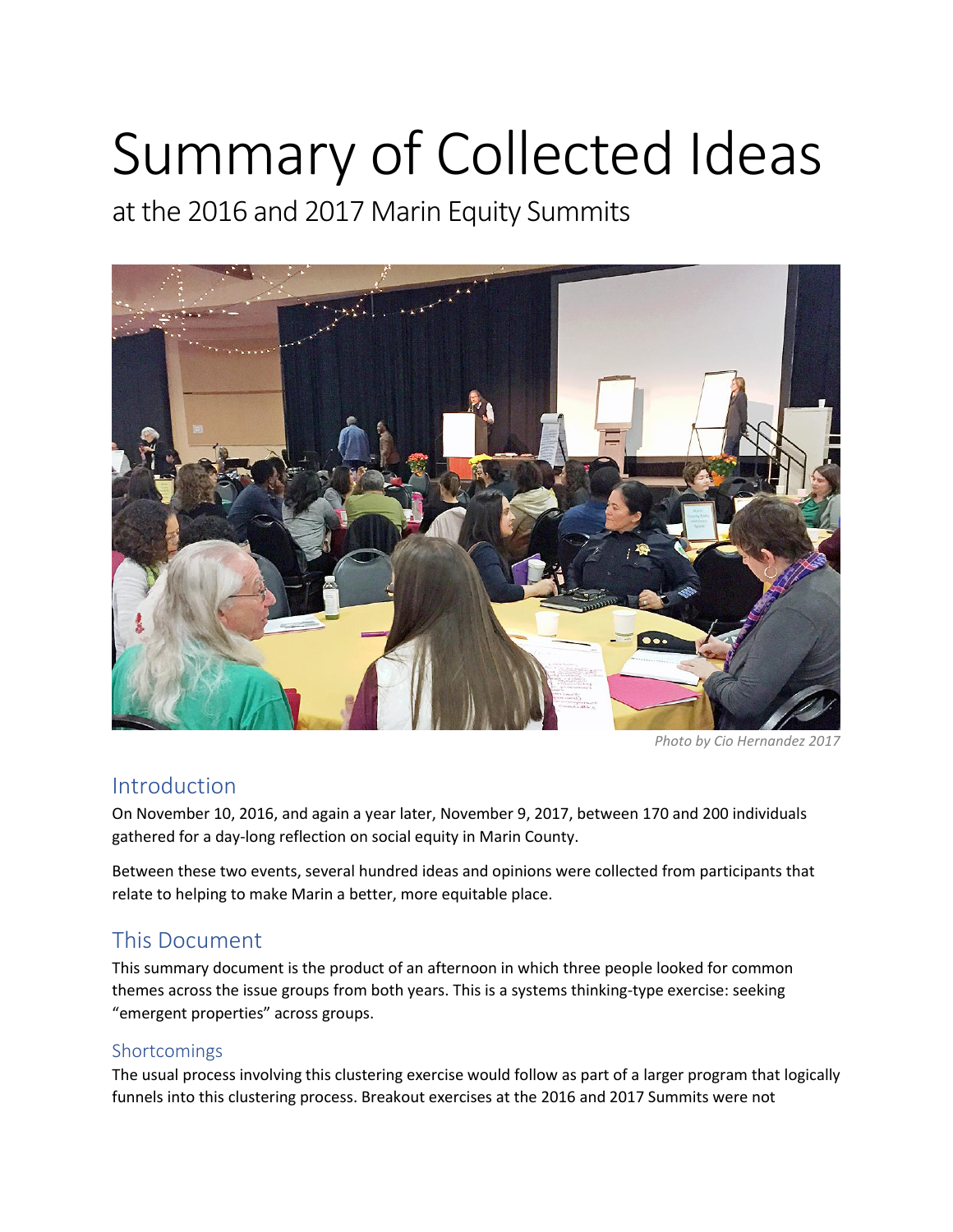originally formulated to lead into clustering. Instead, as Felicia Chavez at Systems Thinking Marin became involved in the 2017 Summit, she volunteered to apply the clustering exercise retrospectively to see if looking at the input collected might glean further value from the in-person gatherings.

Further shortcomings include:

- One person translated notes from the large sheets to Excel squares; ideally more than one person would be involved in the semi-interpretation involved in this translation process;
- The interpretation process should be more robust: in this case the original words were largely used rather than an attempt made to clarify the original idea;
- Limited time for the clustering exercise itself (three hours on one afternoon);
- Some clusters contain ideas that reasonably span multiple clusters, but with few exceptions, time did not allow for duplication of those multi-faceted ideas into multiple clusters;
- It is important to note that a different group of people may very well have picked up on different patterns from those clusters identified below.

## The Clusters

We began with a pile of 252 "ideas," each printed on a small square of paper. What follows is a brief summary of each of the 16 clusters, with Felicia's interpretation in italics.



*Example of two clusters, "Integrated Services" and "Silo Breaking." Photo by Felicia Chavez 2017*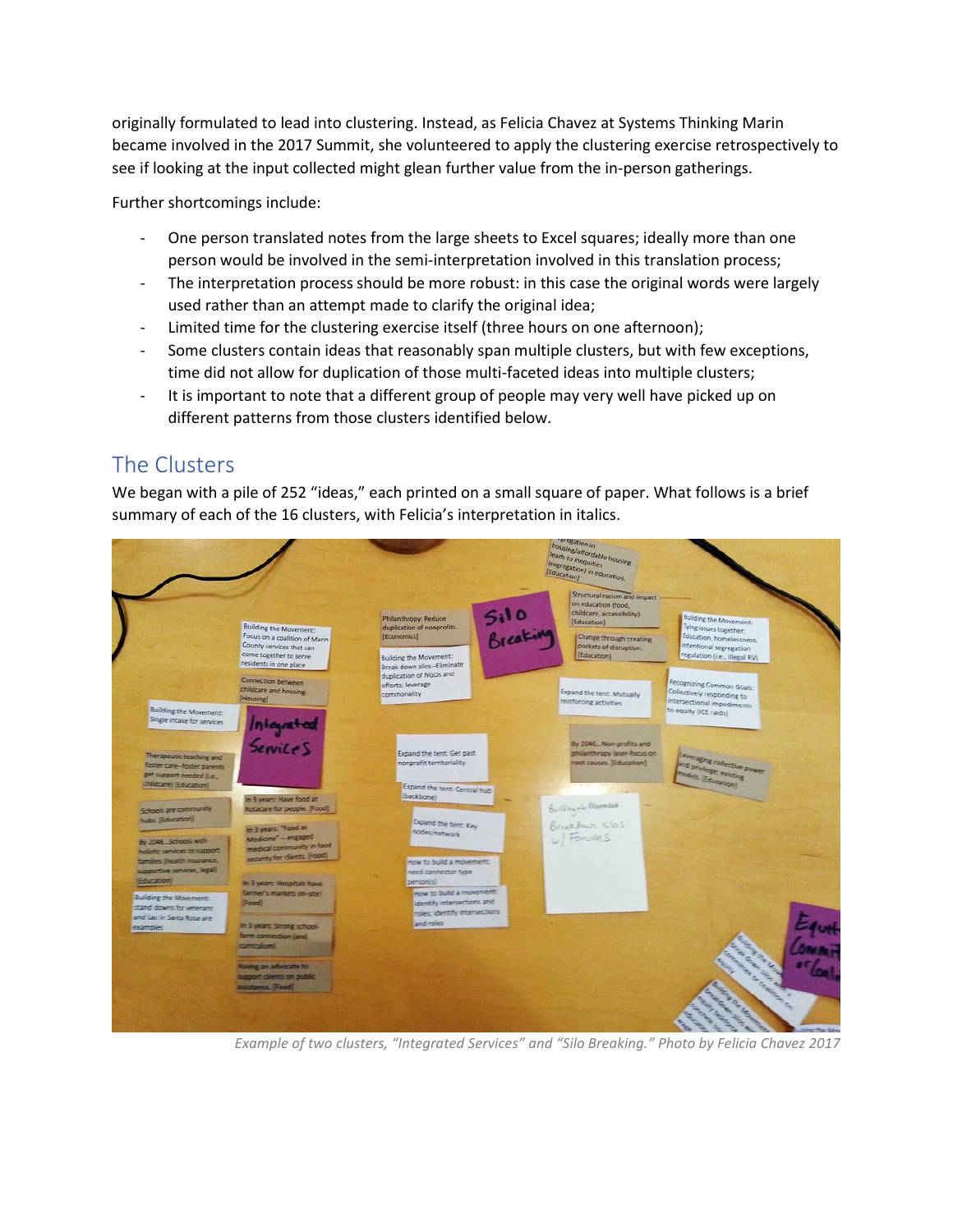#### Personal Connections & Sense of Community – 22

#### *Create more opportunities for people with diverse backgrounds and interests to build meaningful relationships around shared concerns.*

The characteristics of this, the largest cluster, are largely brief ideas suggesting "fireside chats," or otherwise facilitating personal connections and building community. The largest number of the fireside chat ideas come from the 2016 Summit at which the fireside chats were highlighted. Other, related contributions include "Create proximity with others not like you," from the Education table, and "Let people know you are not the enemy: safe house signs; smile," from the Race and Segregation table, to name just two examples.

#### Silo Breaking—16

*Initiate much greater cross-issue communication, coordination, and a build sophisticated understanding of the interrelationship between what are currently often treated as separate, or distinct issues.* 

The characteristics of this cluster encompasses both admonishing nonprofit organizations to break out of boxes, such as "Get past nonprofit territoriality," and pointing out the relationships between different issue areas, such as "Structural racism and impact on education (food, childcare, accessibility)."

#### Digitally Disseminating Knowledge & Information—16

*Use technology strategically to better communicate across groups and with community members.*

Most of these suggestions came out of the 2017 portion of the breakout sessions in which facilitators asked tables to address how to "build the movement" and "expand the tent." Four people mentioned "common calendar[s]" and sharing calendars, and online cross-promotion of events. A small sub-cluster had to do with creating maps: "existing assets visualization," and "advocacy map of Marin." Finally, there were specific ideas such as "Create online platform to match seniors/work exchange for reduced rent" from the Housing table.

#### Integrated Services—14

*Make it easier and more streamlined for target recipients to receive benefits; many recipients need multiple services, and benefits are usually offered through separate processes and at separate locations.*

This cluster of suggestions contains ideas for consolidating services. For example, "Popup resource fairs with local sponsorship." Schools are pointed to as "community hubs" for these integrated services, such as "Schools with holistic services to support families (health insurance, supportive services, legal)." Several focus on food, such as "Have food at Rotocare for people," "…engage medical community in food security for clients," and "Hospitals have farmer's markets on-site."

#### Community Organizing Campaign – 13

*Stretch boundaries to directly engage with disenfranchised groups and others who should be involved in these conversations and the work for change.*

This is a diverse group of suggestions that have community organizing in common. Most were the product of table discussions focused around "building the movement" and "expanding the tent." Examples include "who is 'invisible'? Engage those lacking power," "Building bridges of awareness and action between the 'choir' and other in Marin," and "Knocking on doors…"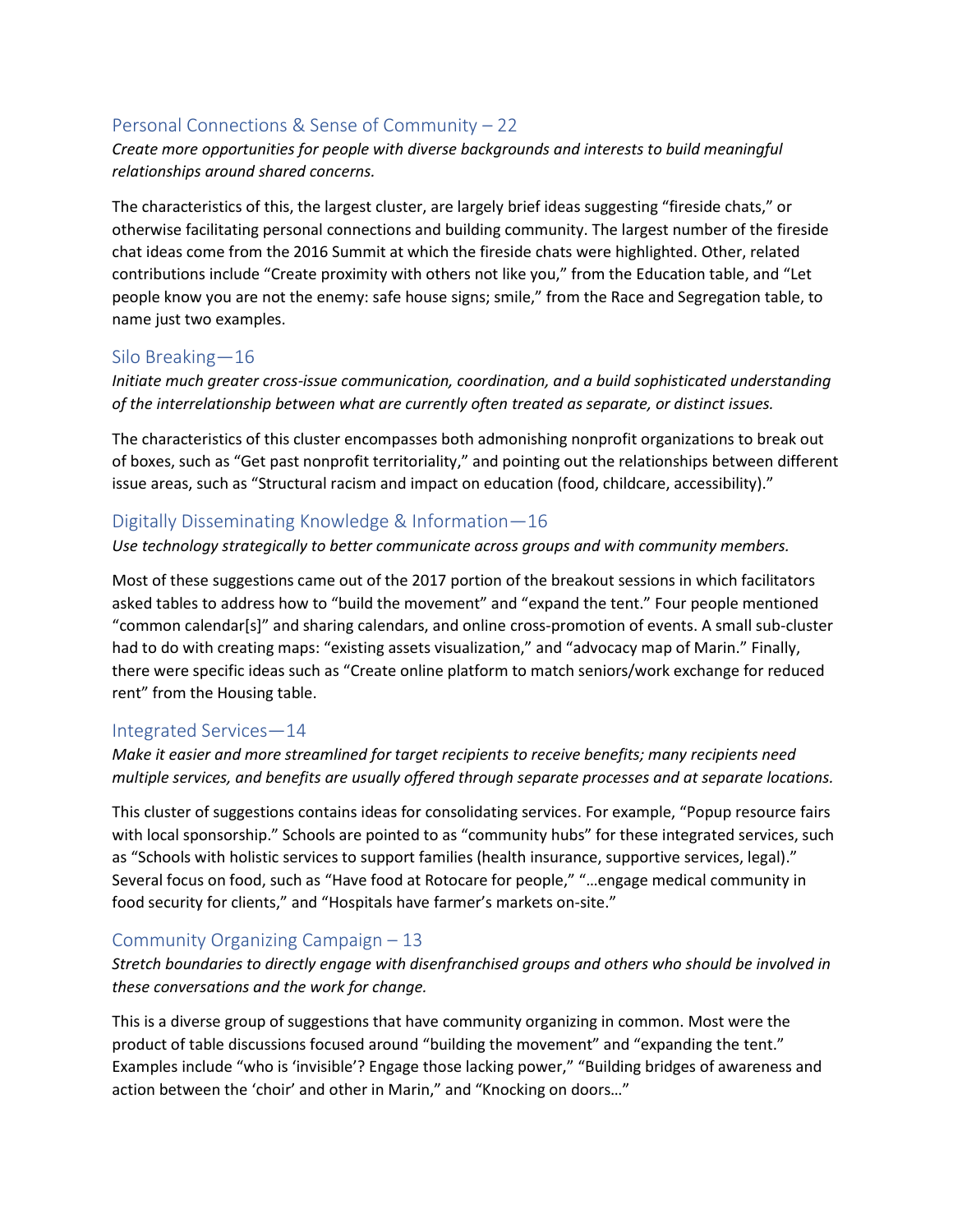#### Change Laws and Policy—12

*Change local housing laws to limit harm to renters, particularly those in lower income brackets.* 

This cluster has much overlap with the "Community Organizing Campaign" cluster, however, the contributors have law and policy changes in mind. Only 4 of 12 are not housing related, and include, "Reversing local laws disproportionately negatively impacting disadvantaged," "Limit/ban for-profit charter schools," and "One unified school district…" Seven are housing-related suggestions, including mentioning rent control, and "Extend eviction notice number of days, consider Section 8 to avoid eviction."

#### Tracking, Metrics, and Examples—12

*Make equity measures tangible and public.*

Three of these ideas are specific to the need for metrics in tracking equity, including, "Specific milestones that all are working toward," "Creating a rubric by which to measure progress," and "Accountable to concrete equity outcomes defined by community." The rest have to do with either setting an example, or looking to related movements for inspiration and examples, such as, "Looking at how groups such as LGBTQ have had success."

#### Business Related—11

*Involve the business community to increase social equity.*

Suggestions related to business include, "Education/job skills training: coding," "Incentives to business to increase diversity," "Use local workforce for large projects: women and minority-owned businesses," and "Promote minority/women-owned businesses."

#### Events—10

*Hold a variety of public events to address Marin's inequities, educate the public, and build community.*

These ideas suggest events such as holding meetings at schools, "Breakdown silos with forums" (which would also fit in the "Breaking Silos" cluster), "Engaging outreach: roadshow, minibus/loud speaker," and "Performance art."

#### Emotions—10

*Negative emotions such as fear must be addressed, though they can be subtle or under the surface.* 

By far, the main theme of this cluster is fear: "learn what people are afraid of," "Fear-based assumptions…" "Stress related to emotional and health impact about fear of finding affordable housing," and "Risk/fear regarding immigrant deportation DACA/DAPA rescinded." The other three ideas are: "Recognize 'overwhelm,'" "Addressing overly simplistic, privileged assumptions about an individual's ability to 'just do it,'" and "Create opportunities to build self-esteem/confidence/feel good."

#### Cultural Competency & Related Awareness—10

*Promote wider-spread cultural competency and intelligence.* 

This cluster focuses on developing greater cultural competency, whether through a related training or miscellaneous exercises. Examples of ideas include "Have the humility to be wrong; learn to recognize other perspectives," "ask \*why\* someone else has different believes; don't marginalize," "Theory U—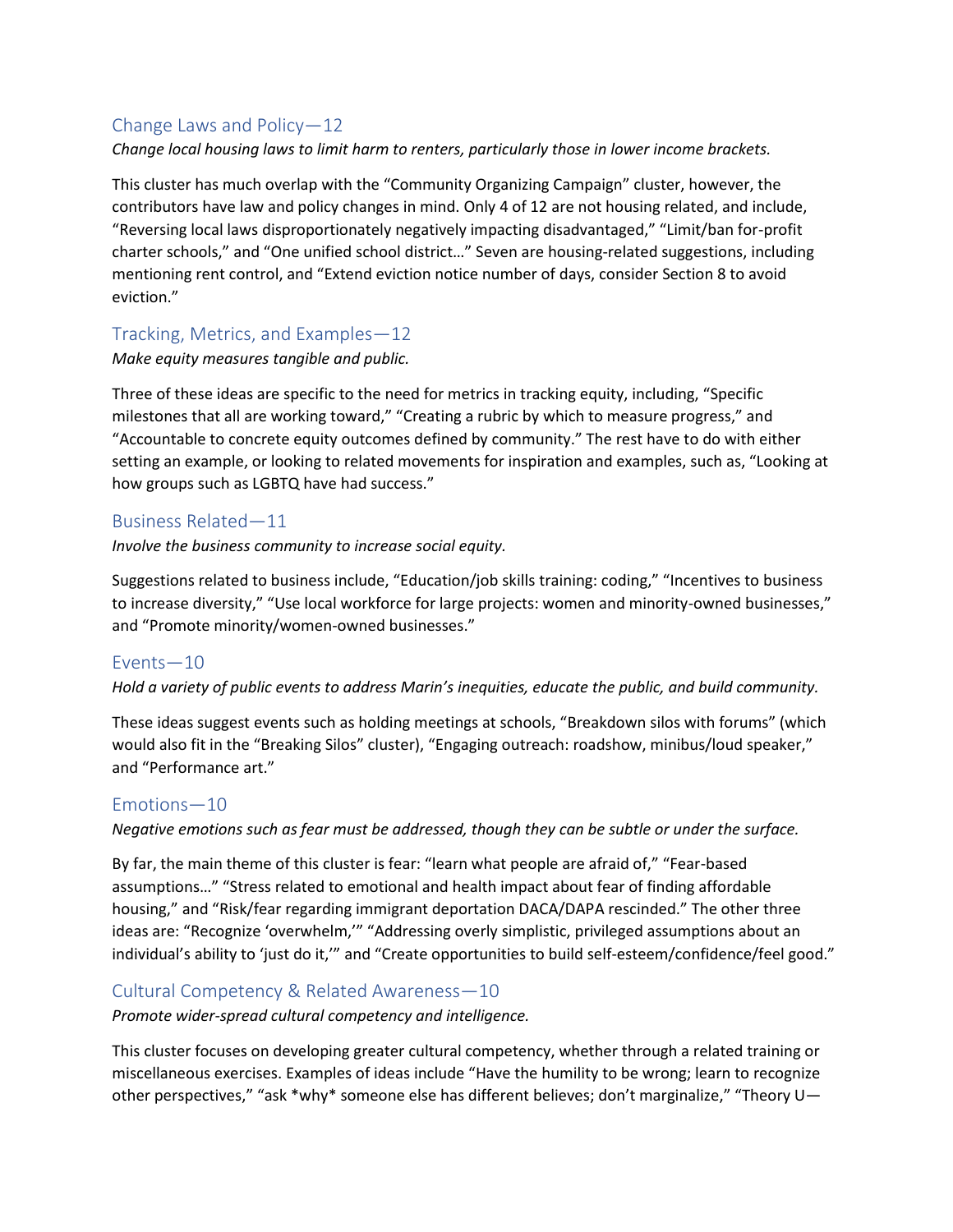build common understanding," and "Integrate cultural competency awareness in the workplace: county and school districts."

#### Politics—8

*Make equity a more obvious political issue.*

Ideas in this cluster include, "Electing officials representing interests of this group," "Influence school boards," and "New political party (i.e. Marin Equity Party)."

#### Multi-Cultural School Curriculum and Related—7

#### *Make school curriculums more culturally relevant.*

Suggestions in this cluster include "Recognition of the power of bilingualism…more inclusive bilingual options," Cohort of multicultural teachers and administrators in all schools," and "diverse communities, teaching staff, multiple languages, bilingual education…"

#### Living Wage—7

*Work toward a self-sufficiency wage ordinance in Marin.*

Most ideas in this cluster simply state the need for living wages in Marin, including at the county level. One comment notes the relationship between income, renter protection, education, and community: "Policy change that ensures stability of the kids in school (e.g. renter protection)-Raise awareness about the effect of income inequality on education, school/districts/community."

#### Equity Committee & Coalition—4

*Create an equity committee or coalition.* 

All four of these ideas came out of the "Building the Movement" segment of the 2017 afternoon session, for example, "breakdown silos with an equity taskforce around concrete issues such as education and minimum wage." This comment could be added to the tally of both the "Living Wage" and "Silo Breaking" clusters as well.

#### Equitable Funding for Education—4

*School district funding needs to be restructured.* 

The comments in this cluster include "Too many districts: Openly discuss educational funding inequity," and "Funding inequity (PTA, foundations, property tax, etc.)."

#### Law Enforcement & Relationship Building—3

*Integrate policing with community to create a greater sense of security.* 

Comments in this cluster consist of, "Having law enforcement part of the conversation to support communities in fear," "Community policing/citizen law enforcement collaboration," and "Involve law enforcement: build relationships."

Total idea squares included in clusters: 179

Unclustered idea squares: 73